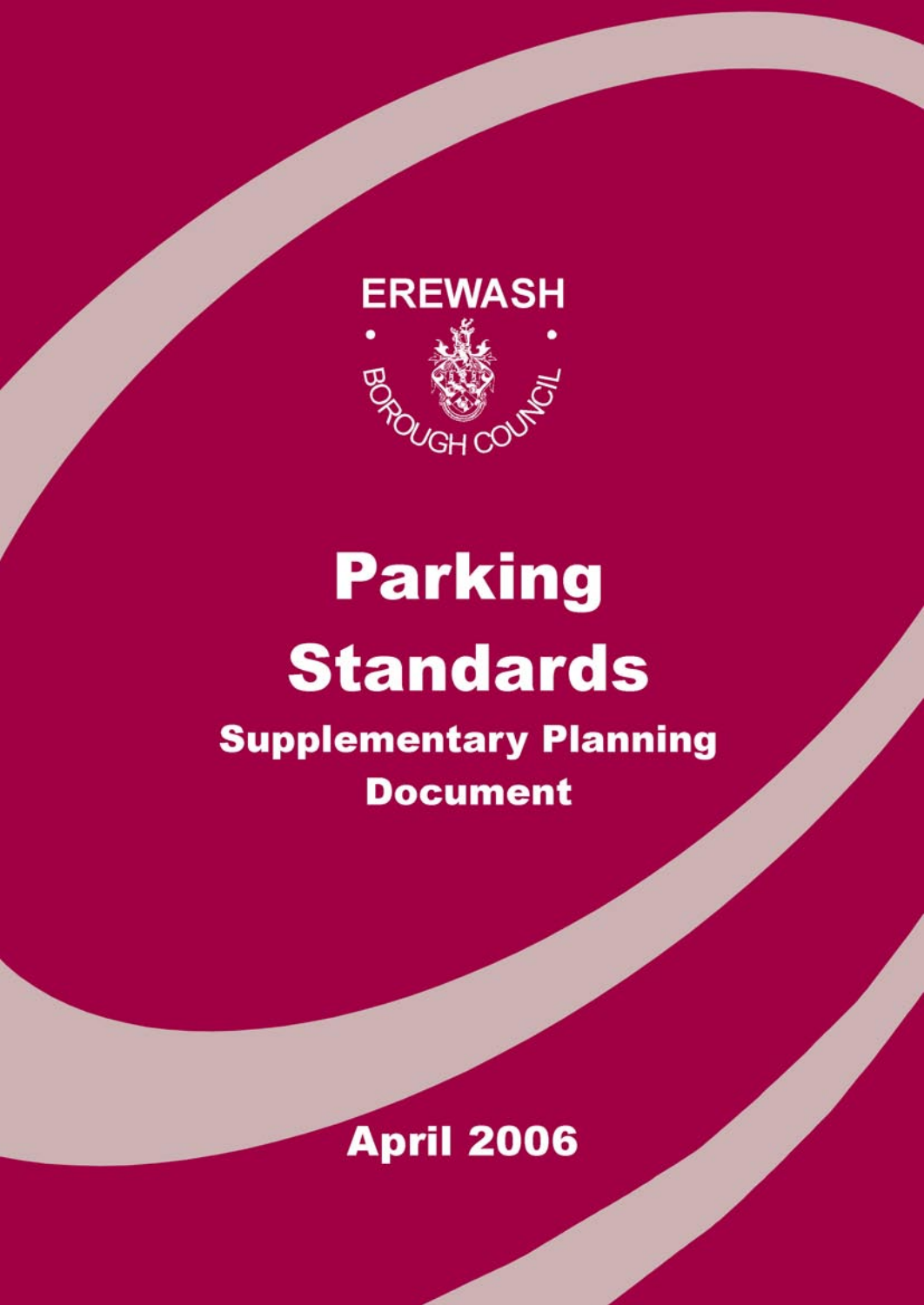

### **EREWASH BOROUGH COUNCIL**

### **PARKING STANDARDS SUPPLEMENTARY PLANNING DOCUMENT**

**Director of Development and Regulatory Services Sue Blakeley** 

> Erewash Borough Council Development and Regulatory Services Town Hall, Long Eaton Derbyshire NG10 1HU Tel: 0115 907 2244 Fax: 0115 907 2377 Email: planning@erewash.gov.uk

> For further information, please contact

Mr I McHugh Development Manager Tel: 0115 907 2206

**APRIL 2006**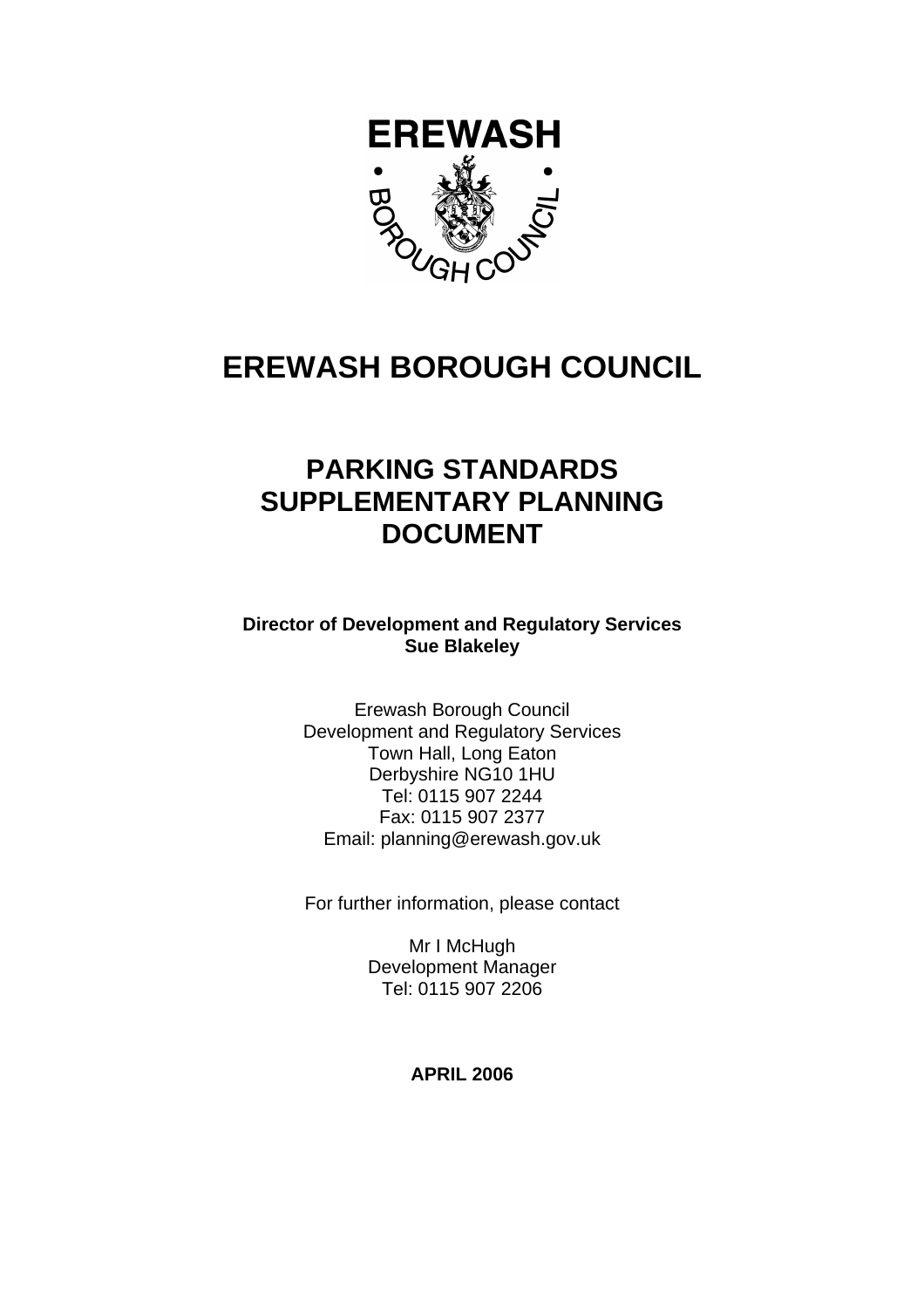### **About this Guidance**

**1.1** This Supplementary Planning Document has been prepared in accordance with current Government planning guidance. Its purpose is to supplement relevant policies and proposals as set out in the Erewash Borough Local Plan Adopted July 2005. The contents of this document will therefore guide those submitting planning applications. When adopted it will be given considerable weight in the determination of planning applications and it is therefore expected that developers will follow the advice as set out.

#### **Introduction**

- **1.2** This Supplementary Planning Document has been prepared to provide more detail on the requirements for car, cycle and motorcycle parking associated with various types of development within the Borough including major extensions, changes of use and all new developments.
- **1.3** This is being prepared in consultation with the public and will be adopted by the Borough Council. When adopted, the standards will be taken into account as a material consideration when reaching a decision on a planning application.
- **1.4** The Government aims to reduce vehicular movements nationally using a variety of mechanisms and is committed to reducing the availability of parking spaces as a powerful incentive for people to make alternative travelling arrangements.
- **1.5** Planning Policy Guidance 13 (PPG13) calls for stricter controls on the level of parking spaces that are associated with new developments. In particular, it promotes the use of maximum instead of minimum standards. Parking provision is also dealt with in the Regional Spatial Strategy for the East Midlands (RSS8); the strategy takes a firmer stance on parking provision and consequently this Supplementary Planning Document accords with the standards set out in Appendix 7. Policy T2 - Parking in the Adopted Erewash Borough Local Plan advocates this stance and has been written to reflect the guidance.
- **1.6** The Borough Council is committed to promoting a more sustainable future; new developments should accord with the sequential test set out in Planning Policy Guidance Note 3: Housing, paragraph 30. In order of preference the sequential test is brownfield land in urban areas, other suitable locations in urban areas, urban extensions, and finally other suitable sites that are well served by public transport.
- **1.7** This document supports and amplifies the Policies T2: Parking, T6: Cycling and T7: Pedestrians and Disabled People of the Adopted Erewash Borough Local Plan; these policies can be found in Appendix 1.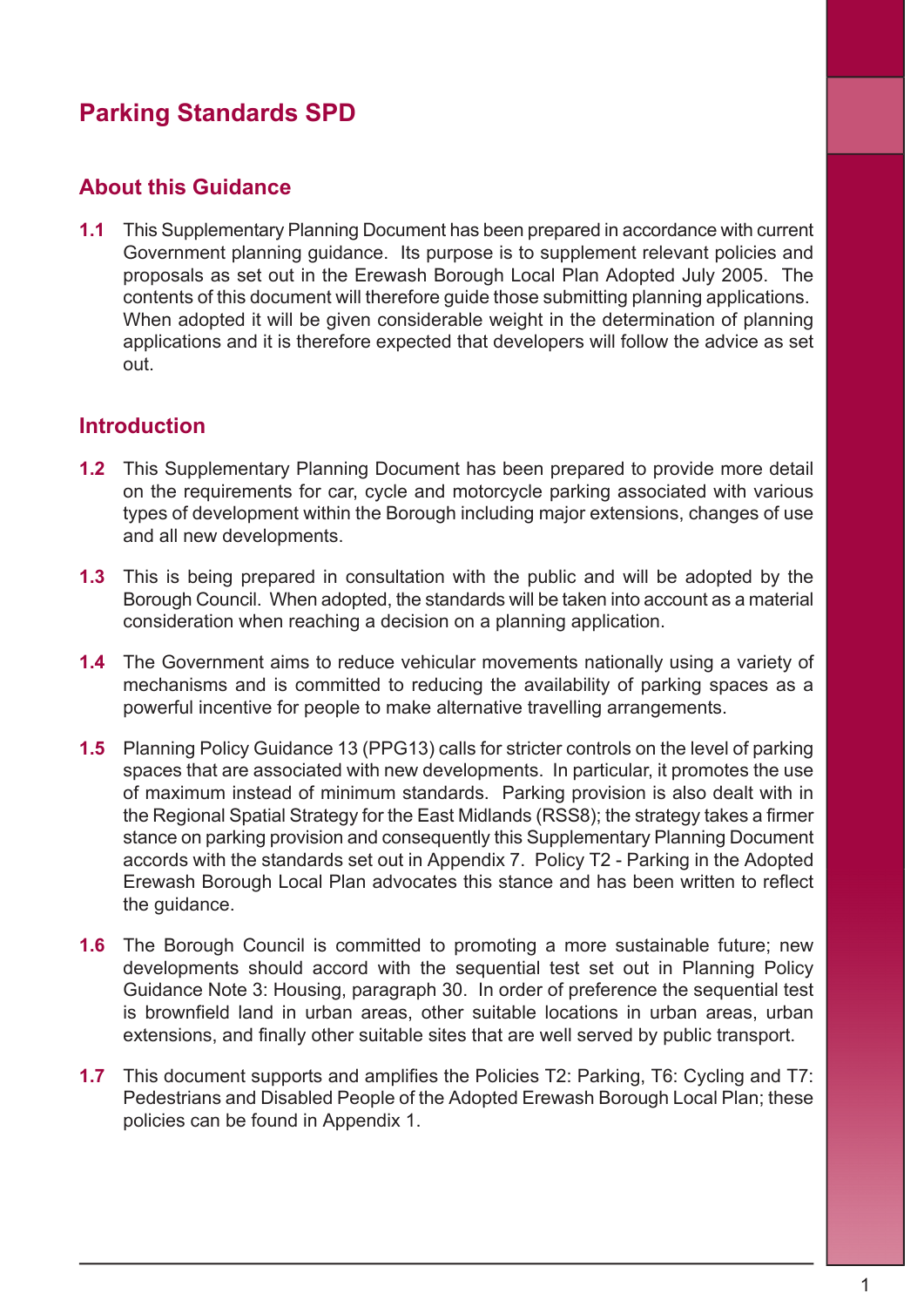- **1.8** The parking standards in this guidance do not sit in isolation. They are part of an integrated package of transport policies and measures designed to work together to resolve the transport problems in the Borough.
- **1.9** It is intended that these parking standards will apply to the whole Borough. Only in exceptional circumstances will the Borough be prepared to exercise its discretionary powers to apply standards that may be appropriate to specific situations, if a case can be made. Such a case might need to be supported by a transport assessment.
- **1.10** The aims of the policies within the local plan are:
	- to reduce traffic congestion in urban areas;
	- to provide effective access to the town centres;
	- to sustain and improve upon the economic viability of the Borough
	- to assist in achieving a balance between car based travel and environmentally friendly alternatives such as walking, cycling and public transport;
	- to assist in improving the aesthetic quality of the Borough's towns and villages;
	- to strike a balance between the provision of adequate car parking to serve the development and the need to avoid highway danger.

#### **Scope of this Guidance**

- **1.11** There are two types of spaces required:
	- **Operational Parking Space** is the space required for cars and other vehicles regularly involved in the operation of business on a particular site, including commercial service vehicles.
	- **Non-Operational Space** is the space required for vehicles, which do not need to park or wait precisely at the premises in question. The term includes cars of commuting employees as well as those belonging to shoppers and business callers.
- **1.12** The standards set out in this guidance are required to meet **non-operational parking needs only.** In addition to the standards indicated it would be necessary to provide within the site, sufficient operational space to allow the maximum number and size of vehicles likely to serve the development at any one time to manoeuvre with ease and stand for loading and unloading without inconvenience to other users of the site. The requirements for operational space will be assessed on the merit of individual proposals.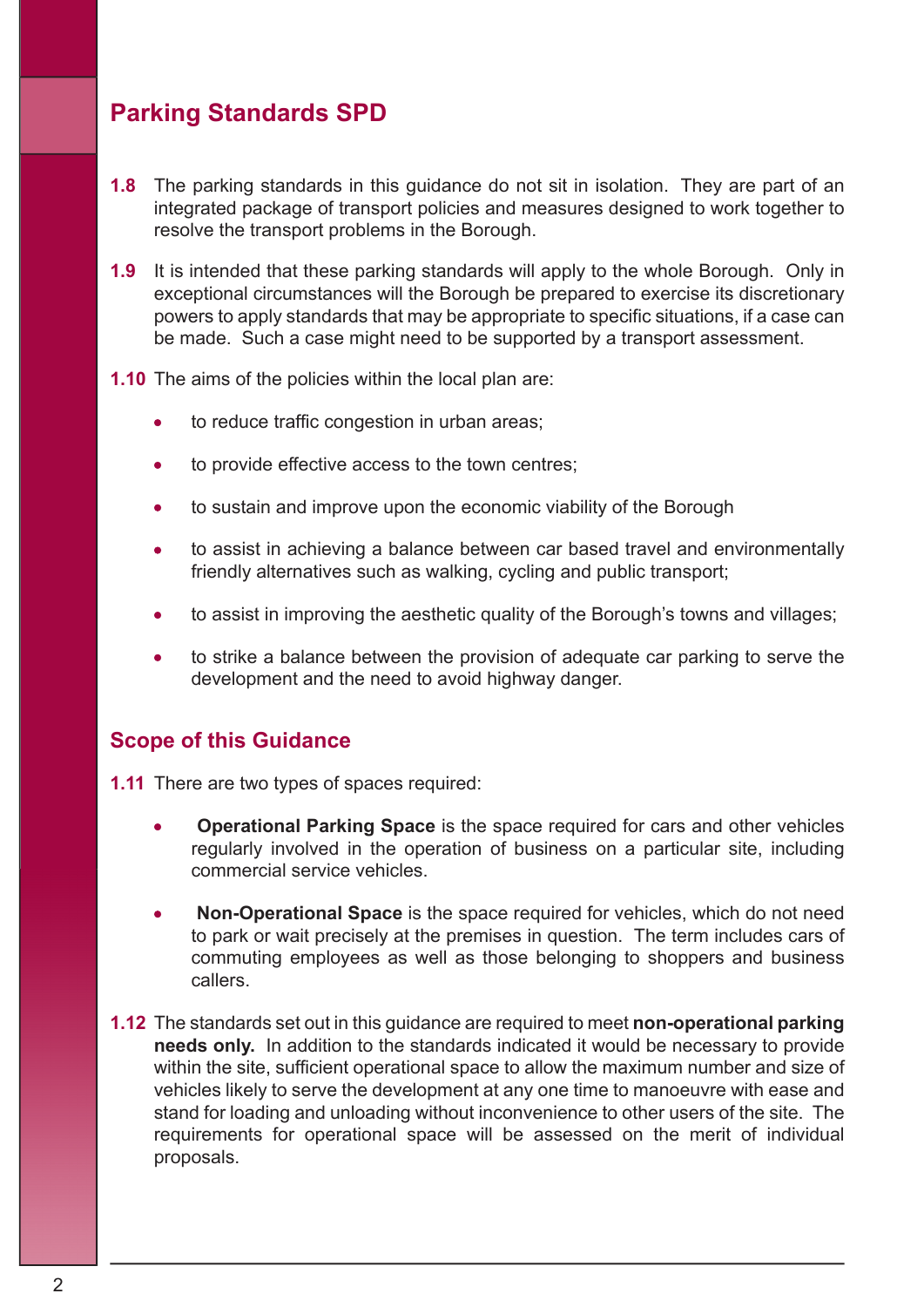**1.13** Guidance on the design of servicing areas and lorry parking can be found in "Designing for Deliveries", published by the Freight Transport Association. Further guidance in respect of parking associated with new development and servicing provisions can be found in the publication "Roads and Traffic in Urban Areas" produced by the Institution of Highways and Transportation with the Department of Transport.

### **Remote Parking**

**1.14** With the exception of central urban areas, where remote public parking may be acceptable, parking should generally be within the same curtilage as the development which it serves. Where this is impractical the parking area must nevertheless be proximate to the development and have safe, convenient pedestrian access (i.e. excessive walking distances and/or the intervention of heavy trafficked roads and/or roads subject to high speed traffic are not acceptable). Remote parking shall be shown within the application site curtilages for planning control purposes or be subject to an appropriate legal agreement. The Supplementary Planning Document relating to design provides further guidance.

### **Multiple Use**

**1.15** Where applications are for multiple-use developments (e.g. an office, residential and shopping complex) or there is a diversity of uses within one building (eg. a warehouse with area offices attached) an aggregate total of parking space provision will be required. However, if the uses are complimentary (e.g. a school with attached sports centre), because demand occurs at different times of the day, then a reduction on the aggregate total will be considered.

### **Cycles**

- **1.16** One of the key objectives of the parking standards is to assist in achieving an effective balance between car-based travel and environmentally friendly alternatives such as cycling. In this regard, developers should be more aware of the needs of cyclists, providing space to adequately and safely secure their cycles. Additional standards for cycle parking have been developed to meet this important need.
- **1.17** The Borough Council will require developers, possibly through Section 106 Planning Obligations, to provide secure cycle parking, located as close as possible to the main entrance of a destination (school, office building or shopping centre). Ideally the location should be one that is constantly under surveillance by the general public (and CCTV if possible) and is well lit. This reduces the opportunity for vandalism or theft and inspires confidence to cycle to that destination. Cycle parking should not be hidden away behind buildings or tucked away in the corner of a car park as this removes any convenience over driving a car and allows thieves to work out of view.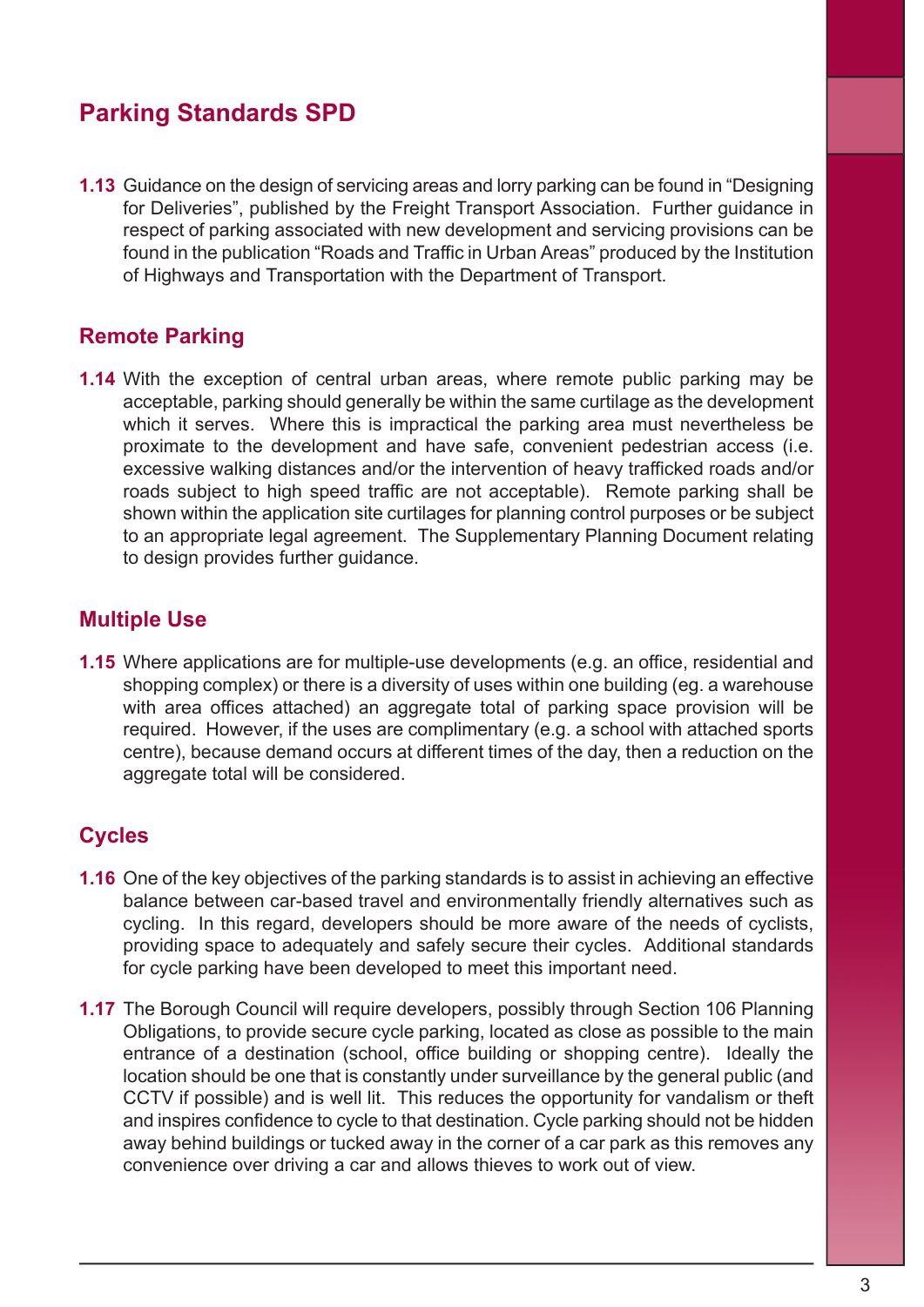**1.18** Sustrans produce several invaluable information sheets including "Cycle Parking: FF37" which gives guidance on the design and installation of cycle parking and Cycle Parking in Rural Areas: FF17. These can be downloaded from www.sustrans.org.uk.

#### **Powered Two-Wheelers**

- **1.19** Secure parking for powered two-wheelers should be considered on its merits for all new developments. The recommendations of the Motorcycle Industry, as set out in Powered Two Wheelers - The SMART choice in Local Transport Plans (March 1999), include the following:
	- "as a guide, local authorities should set aside around 5% of the total stock of publicly accessible motor vehicle parking space for motorcycle use."
	- "local authorities should also take steps to ensure that workplaces, new developments and other parking not under their direct control, includes sufficient provision to ensure pressure is not simply concentrated on local authority provision."
	- "parking facilities should be concentrated close to popular destinations in urban centres, near to shops, amenities, offices, etc."
	- "users should be given the opportunity to park their machines at secure parking places equipped with robust fixed anchor points to make theft a less attractive proposition."
- **1.20** As with the provision of cycle parking, the Borough Council will require developers, possibly through Section 106 Planning Obligations, to provide secure cycle parking, located as close as possible to the main entrance of a destination (school, office building or shopping centre). Ideally the location should be one that is constantly under surveillance by the general public (and CCTV if possible) and is well lit. This reduces the opportunity for vandalism or theft and inspires confidence to cycle to that destination. Powered two-wheeled parking should not be hidden away behind buildings or tucked away in the corner of a carpark as this removes any convenience over driving a car and allows thieves to work out of view.

#### **Parking for People with Disabilities**

**1.21** The specific need for people with disabilities should be catered for in new developments. This should be reflected in terms of the location of the parking spaces and the number of spaces provided. The Disability and Discrimination Act 1996 and Local Plan Policy T8 – Pedestrians and Disabled People emphasises the importance of this provision. Parking spaces for disabled people should be located adjacent to the entrance of the proposed development with an unobstructed route from the parking space to the entrance.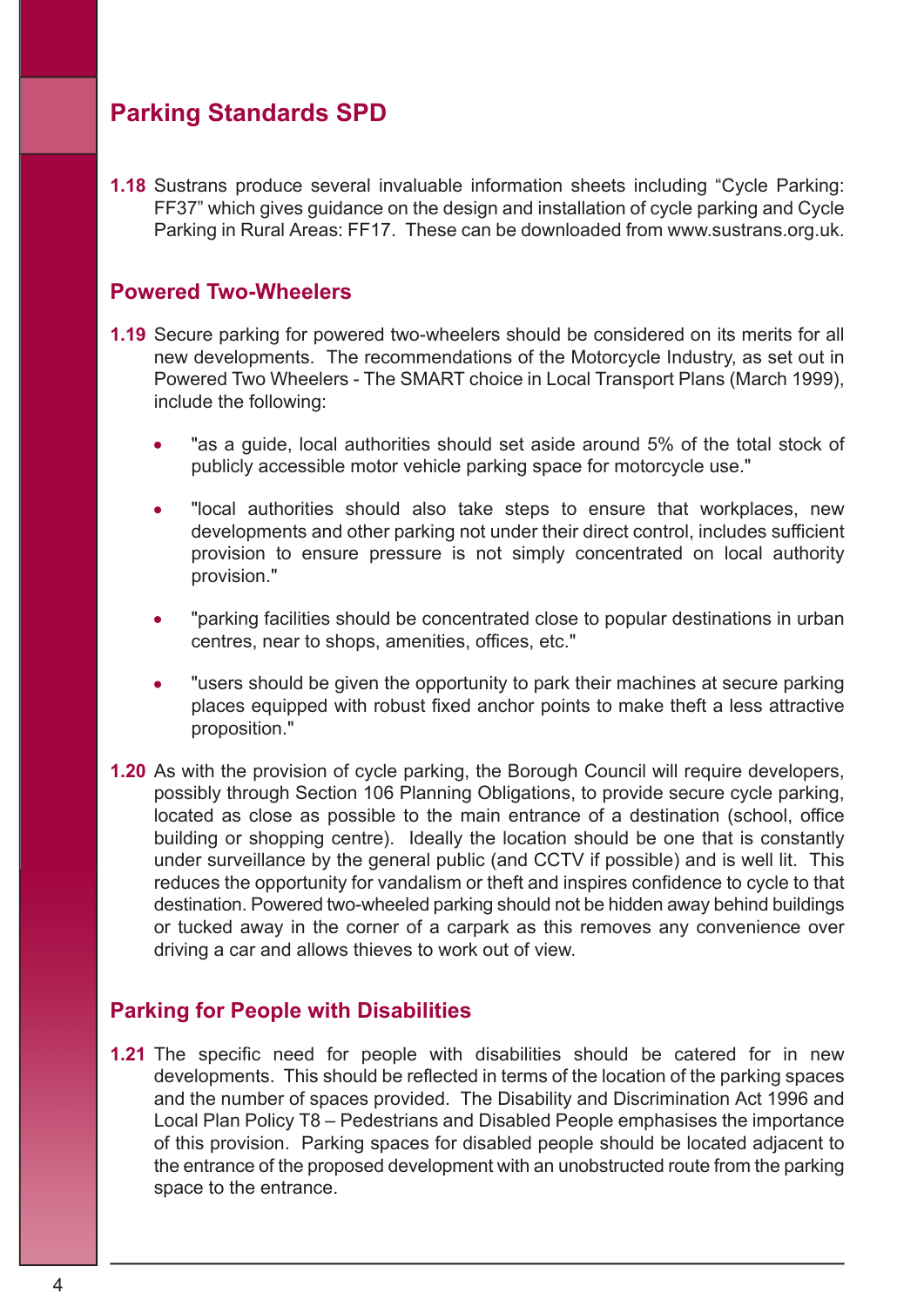**1.22** Spaces should be constructed and clearly marked out with the British Standard "Disabled" symbol in accordance with BS3262 Part 1. Any parking fee concessions should be clearly stated at the location of the parking space and the spaces should generally be as close as practicable to the entrance to the development which will be used by disabled drivers or passengers and to any ticket/charge dispenser.

| PARKING FOR PEOPLE WITH DISABILITIES                                           |                                                                                                                                                                                                                      |
|--------------------------------------------------------------------------------|----------------------------------------------------------------------------------------------------------------------------------------------------------------------------------------------------------------------|
| <b>Description</b>                                                             | <b>Minimum parking standards</b>                                                                                                                                                                                     |
| <b>Employment generating development</b><br>(employees & visitors to business) | 5% of the total parking capacity should be<br>designated (to include both employees and<br>visitors)                                                                                                                 |
| Shops/premises to which the public have<br>access/recreation & leisure.        | A minimum of one space for each employee<br>who is a disabled motorist, plus 6% of the<br>total capacity for visiting disabled motorists.                                                                            |
| <b>Residential</b>                                                             |                                                                                                                                                                                                                      |
| General - dwellings built to<br>mobility<br>i)<br>standards.                   | 1 space for every dwelling built to<br>i)<br>standards, to be<br>mobility<br>provided<br>within the maximum car parking allowance<br>indicated by the respective standards<br>above.                                 |
| Sheltered housing.<br>ii)                                                      | 1 space per 3 demand-based spaces<br>ii)<br>(as calculated from above sheltered housing<br>standards), to be provided within the<br>maximum car parking allowance indicated<br>by sheltered housing standards above. |

#### **Parking in Conservation Areas**

**1.23** Within the Borough's conservation areas and at all sites involving listed buildings, the Borough Council, in conjunction with the Highway Authority, may take into account the special character and nature of the surrounding areas in determining the level of parking provision to be made.

The following tables set out the standards to which the Borough Council will refer in considering development proposals. The standards refer to many different uses which are in the same Planning Use Class (e.g. restaurants and public houses or bingo halls and casinos). They are therefore intended to be controlled by conditional approval for a specific use for that standard to apply. Where a developer does not wish to be constrained by such a condition the most intensive standard within the use class shall be applied.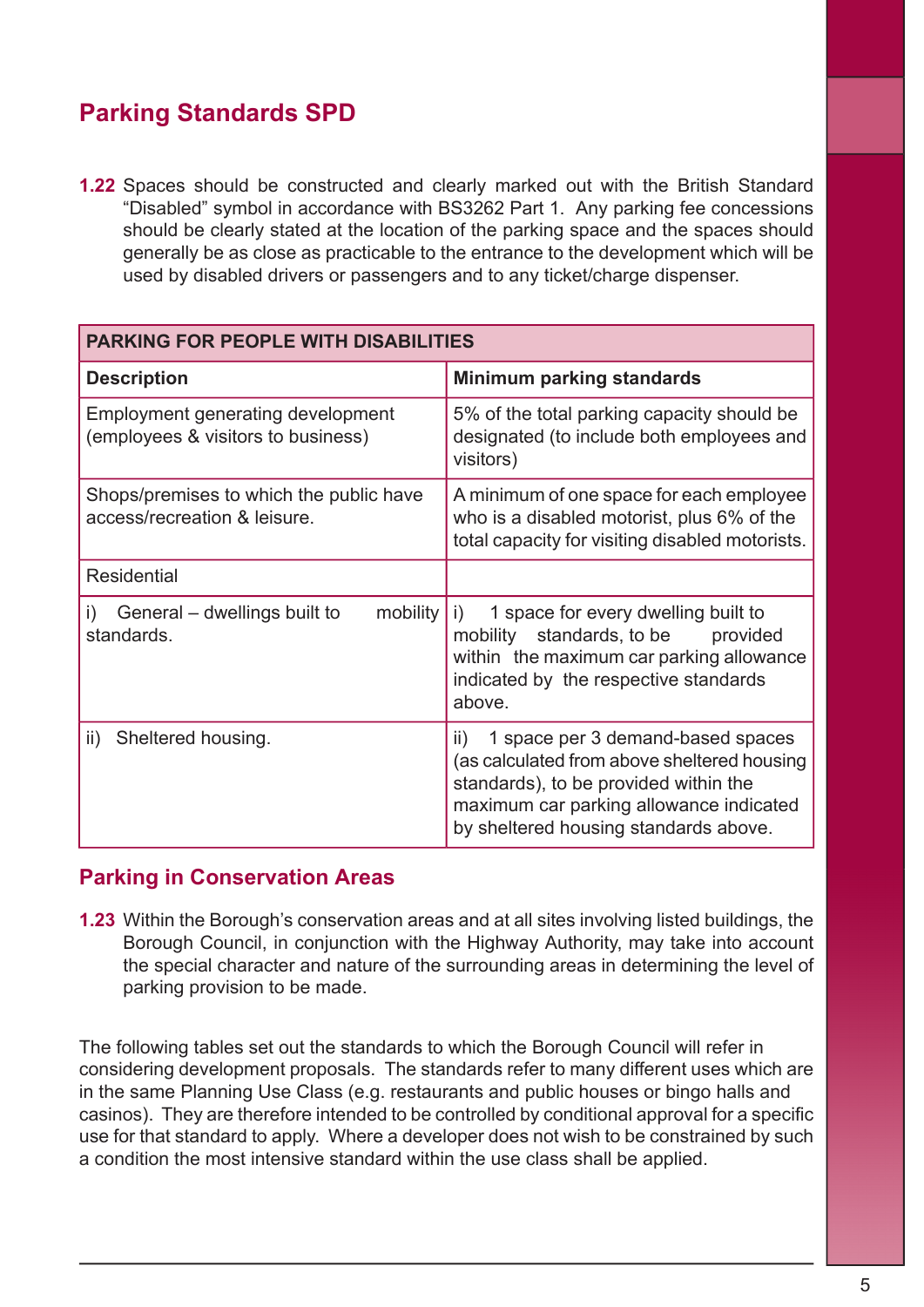All stated areas are gross inclusive floor areas, measured externally, unless otherwise referred to (e.g. dining area). Where appraisals of parking need are based on the numbers of staff, these shall be the maximum possible number on duty at any one time rather than the total number employed.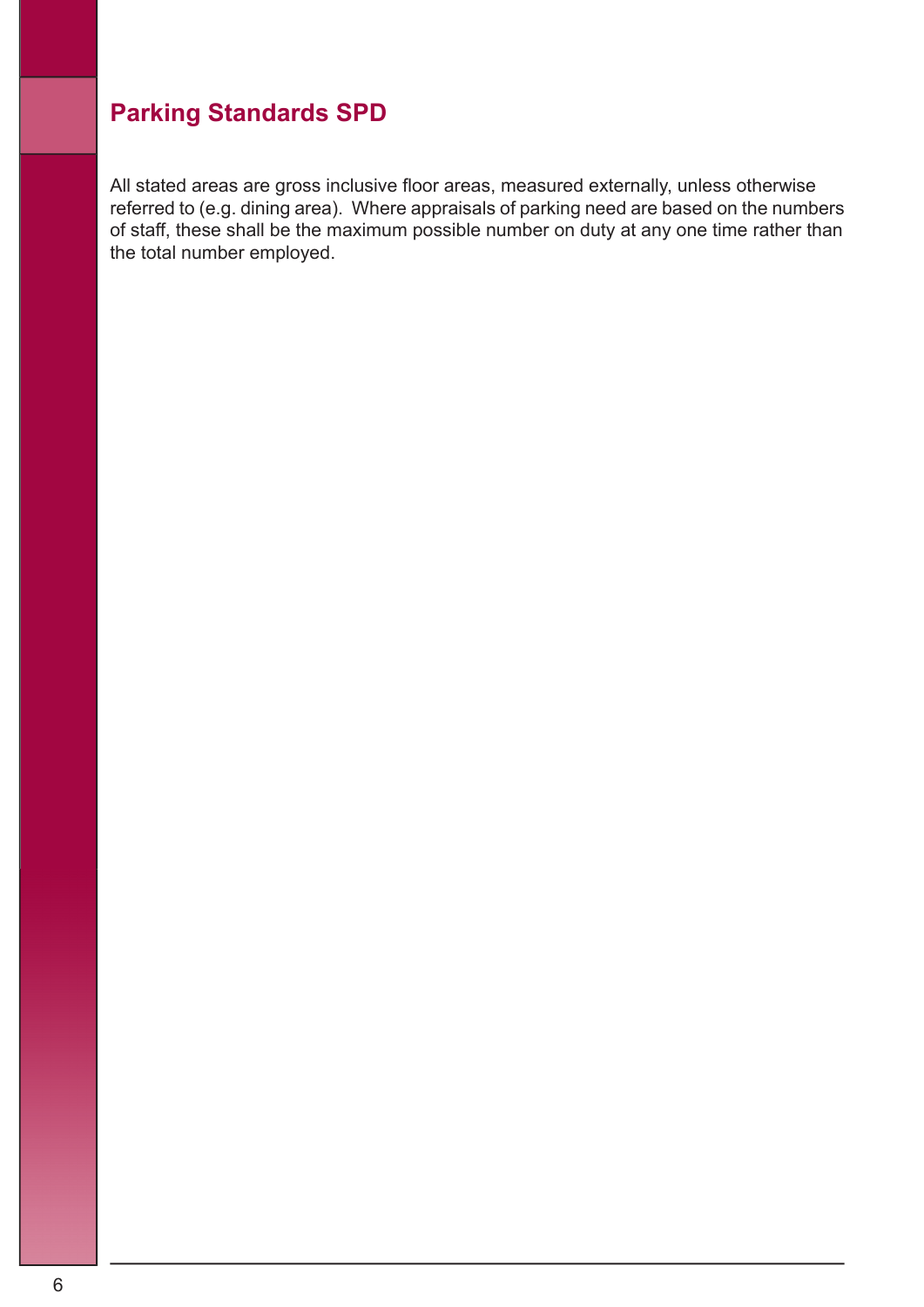| CLASS A1: RETAIL                                                |                                                                                                       |                                                                                                                                  |                                                                    |
|-----------------------------------------------------------------|-------------------------------------------------------------------------------------------------------|----------------------------------------------------------------------------------------------------------------------------------|--------------------------------------------------------------------|
| <b>Description</b>                                              | Parking Standards<br>Maximum Car                                                                      |                                                                                                                                  | Parking Standards<br>Minimum Cycle                                 |
| Up to $1000m^2$                                                 | Food                                                                                                  | 1 space per 25m <sup>2</sup>                                                                                                     | stand will be required for<br>1 secure cycle parking               |
|                                                                 | Non-Food                                                                                              | 1 space per 25m <sup>2</sup>                                                                                                     | every 10 car parking<br>spaces subject to a                        |
| Over 1000m <sup>2</sup>                                         | Food                                                                                                  | 1 space per 14m <sup>2</sup>                                                                                                     | minimum 2 cycle parking<br>spaces.                                 |
|                                                                 | Non-Food                                                                                              | 1 space per 20m <sup>2</sup>                                                                                                     |                                                                    |
| Garden Centres                                                  | 1 space per 30m <sup>2</sup> covered area plus 1 space per 50m <sup>2</sup> open display area         |                                                                                                                                  |                                                                    |
| Staff Parking (all retail)                                      | space per 100m <sup>2</sup> or per 4 members of staff<br>$\overline{ }$                               |                                                                                                                                  |                                                                    |
| <b>CLASS A2: FINANCIAL &amp; PROFESSION</b>                     | AL SERVICES                                                                                           |                                                                                                                                  |                                                                    |
| Banks, building societies, estate<br>agents, betting shops etc. | 1 space per 15m <sup>2</sup> (customers and<br>staff)                                                 | 10 car parking spaces subject to a minimum 2 cycle<br>1 secure cycle parking stand will be required for every<br>parking spaces. |                                                                    |
| <b>CLASS A3: FOOD &amp; DRINK</b>                               |                                                                                                       |                                                                                                                                  |                                                                    |
|                                                                 |                                                                                                       |                                                                                                                                  |                                                                    |
| <b>Description</b>                                              | Car Parking Standards<br>Maximum                                                                      |                                                                                                                                  | Parking Standards<br>Minimum Cycle                                 |
| Restaurants, Cafes and Hot<br>Food Takeaways                    | 1 space per 4m <sup>2</sup> dining area or public waiting space in takeaways<br>(customers and staff) |                                                                                                                                  | 1 secure cycle parking<br>stand will be required                   |
| Public Houses, Licensed Clubs<br>and Bar Areas of Restaurants   | garden (customers and staff)                                                                          | 1 space per 2m <sup>2</sup> public drinking area plus 1 space per 10m <sup>2</sup> of beer                                       | for every 10 car parking<br>spaces subject to a<br>minimum 2 cycle |
| <b>Transport Cafes</b>                                          | Customers                                                                                             | 1 lorry space per 2m <sup>2</sup> dining area                                                                                    | parking spaces                                                     |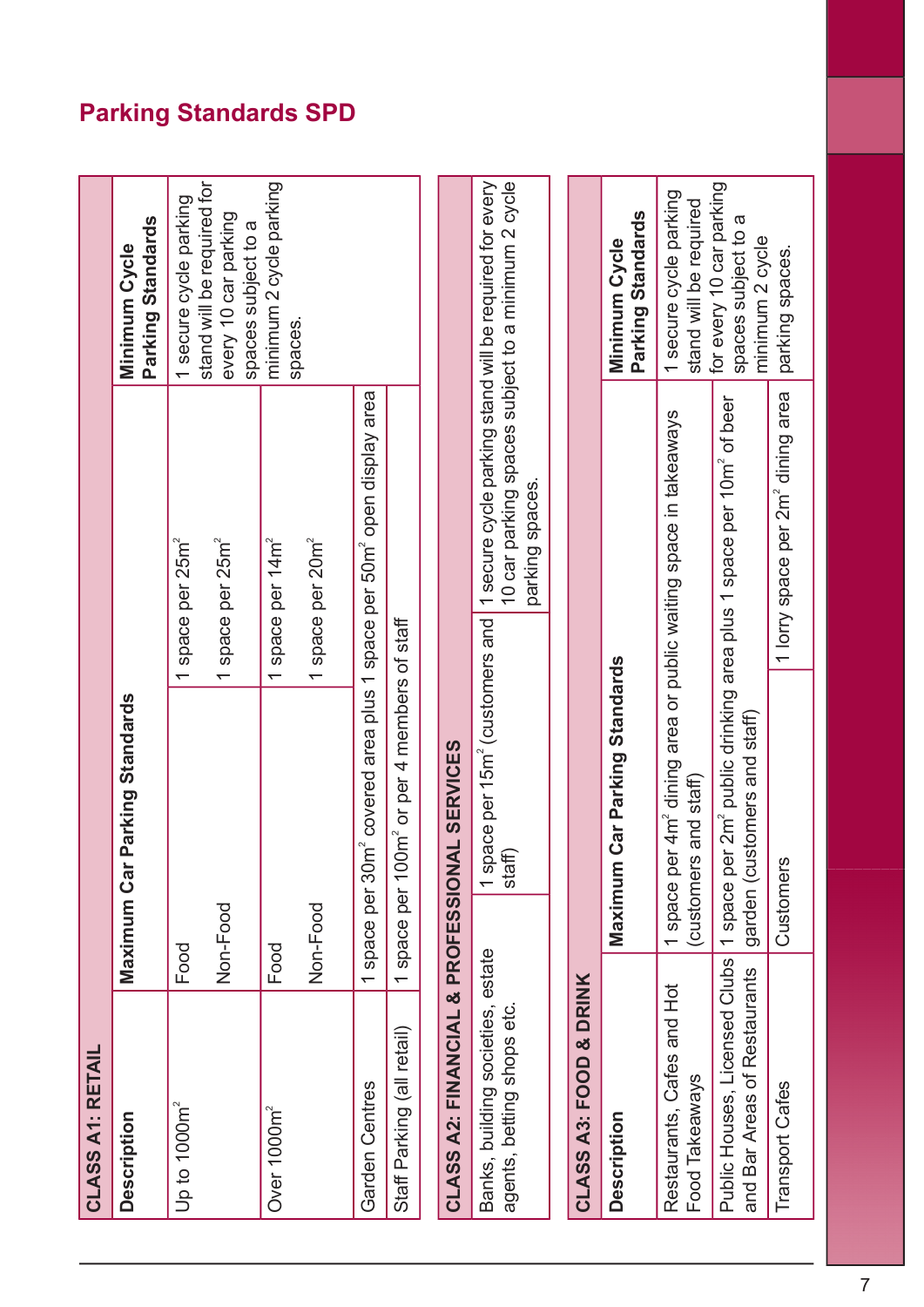| <b>CLASS A3: FOOD &amp; DRINK</b> |                                                      |                                   |                                                                   |
|-----------------------------------|------------------------------------------------------|-----------------------------------|-------------------------------------------------------------------|
|                                   |                                                      | 1 car space per 100m <sup>2</sup> |                                                                   |
|                                   | Staff                                                |                                   |                                                                   |
|                                   |                                                      |                                   |                                                                   |
| <b>CLASS B1: BUSINESS</b>         |                                                      |                                   |                                                                   |
| Description                       | Maximum Car Parking Standards                        |                                   | Minimum Cycle Parking<br>Standards                                |
| Up to $2500m^2$                   | Town Centre*                                         | 1 space per 25m <sup>2</sup>      | 1 secure cycle parking stand will<br>be required for every 10 car |
|                                   | Rest of Town                                         | 1 space per 25m <sup>2</sup>      | parking spaces subject to a                                       |
|                                   | Other Areas                                          | 1 space per 25m <sup>2</sup>      | minimum 2 cycle parking<br>spaces.                                |
| Over 2500m <sup>2</sup>           | Town Centre*                                         | 1 space per 60m <sup>2</sup>      |                                                                   |
|                                   | Rest of Town                                         | 1 space per 35m <sup>2</sup>      |                                                                   |
|                                   | Out of Town                                          | 1 space per 30m <sup>2</sup>      |                                                                   |
|                                   | CLASS B1: (OTHER BUSINESS) AND B2 (GENERAL INDUSTRY) |                                   |                                                                   |
| <b>Description</b>                | Maximum Car Parking Standards                        |                                   | Minimum Cycle Parking<br>Standards                                |
| Up to 2500m <sup>2</sup>          | Town Centre*                                         | 1 space per 40m <sup>2</sup>      | 1 secure cycle parking stand will<br>be required for every 10 car |
|                                   | Rest of Town                                         | 1 space per 40m <sup>2</sup>      | parking spaces subject to a                                       |
|                                   | Other Areas                                          | 1 space per 40m <sup>2</sup>      | minimum 2 cycle parking<br>spaces.                                |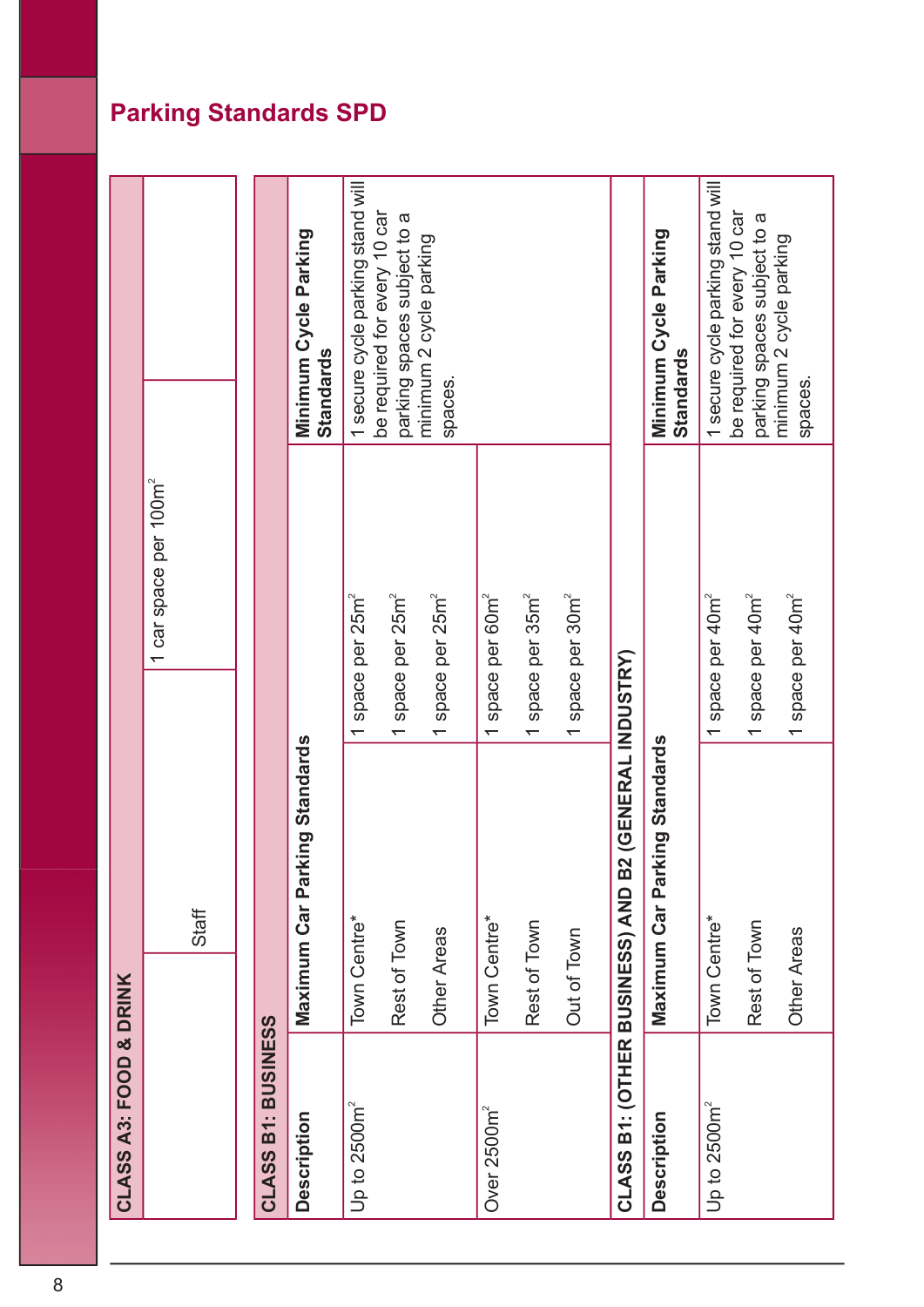| CLASS B1: BUSINESS      |                               |                                                                |                                                                              |
|-------------------------|-------------------------------|----------------------------------------------------------------|------------------------------------------------------------------------------|
| Over 2500m <sup>2</sup> | Town Centre*                  | 1 space per 130m <sup>2</sup>                                  |                                                                              |
|                         | Rest of Town                  | 1 space per 80m <sup>2</sup>                                   |                                                                              |
|                         | Out of Town                   | 1 space per 55m <sup>2</sup>                                   |                                                                              |
|                         |                               | * As defined on the Proposals Map under policy S1              |                                                                              |
| CLASS B8: (WAREHOUSING) |                               |                                                                |                                                                              |
| <b>Description</b>      | Maximum Car Parking Standards |                                                                | Parking Standards<br>Minimum Cycle                                           |
| Up to 250m <sup>2</sup> | Centre*<br>Town               | 1 space per 25m <sup>2</sup><br>1 space per 25m <sup>2</sup>   | stand will be required for<br>1 secure cycle parking<br>every 10 car parking |
|                         | Rest of Town<br>Other Areas   | 1 space per 25m <sup>2</sup>                                   | minimum 2 cycle parking<br>spaces subject to a<br>spaces.                    |
| $250m^2 - 2500m^2$      | Town Centre*<br>Rest of Town  | 1 space per 100m <sup>2</sup><br>1 space per 100m <sup>2</sup> |                                                                              |
|                         | Other Areas                   | 1 space per 100m <sup>2</sup>                                  |                                                                              |
| Over 2500m <sup>2</sup> | Town Centre*                  | 1 space per 300m <sup>2</sup>                                  |                                                                              |
|                         | Rest of Town                  | 1 space per 180m <sup>2</sup>                                  |                                                                              |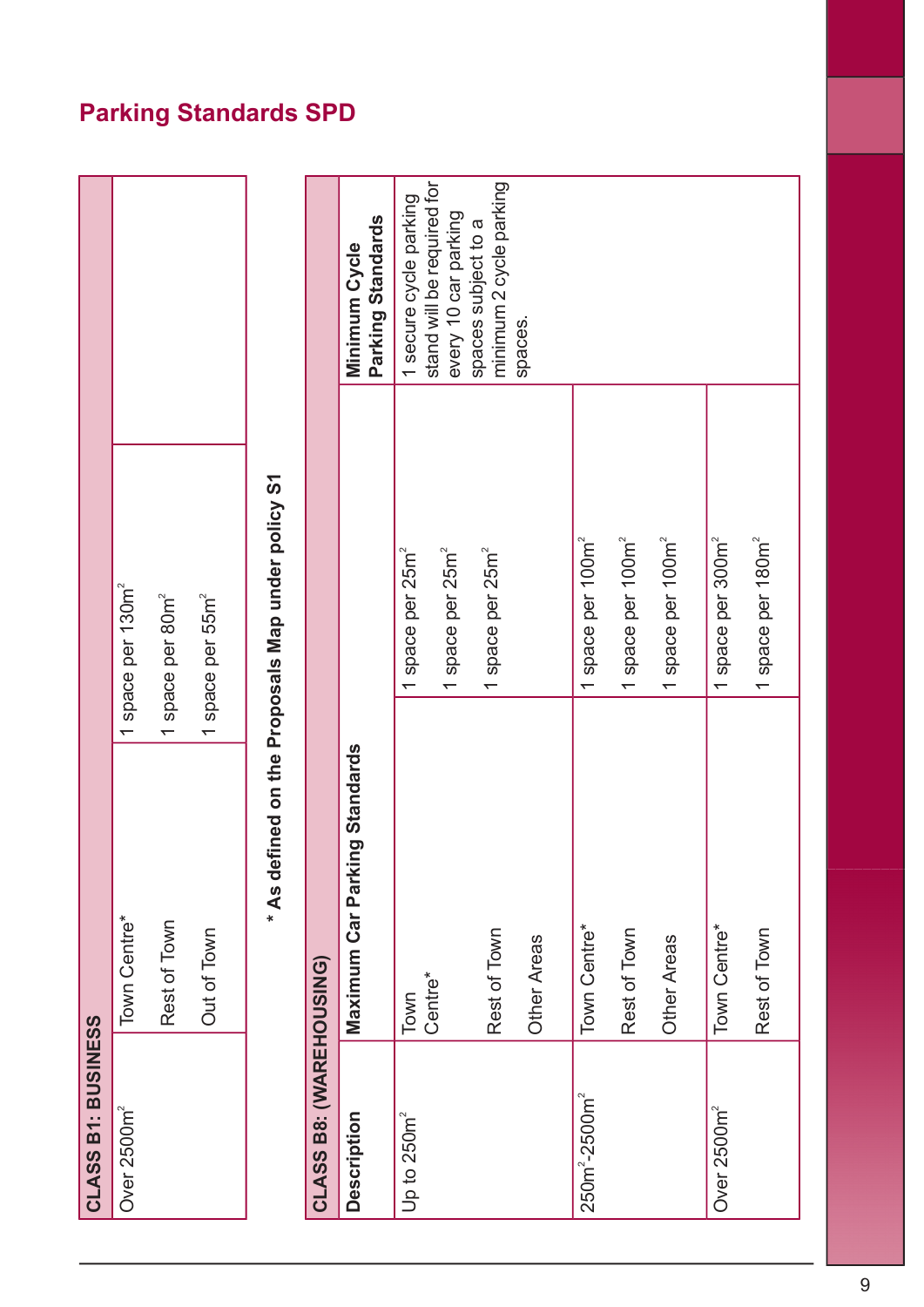| CLASS B8: (WAREHOUSING)                                               |                                           |                                 |                                                            |                                                                                                                                     |
|-----------------------------------------------------------------------|-------------------------------------------|---------------------------------|------------------------------------------------------------|-------------------------------------------------------------------------------------------------------------------------------------|
|                                                                       | Other Areas                               |                                 | 1 space per 120m <sup>2</sup>                              |                                                                                                                                     |
|                                                                       |                                           |                                 | * As defined on the Proposals Map under policy S1          |                                                                                                                                     |
|                                                                       | CLASS C1: HOTELS AND GUEST HOUSES         |                                 |                                                            |                                                                                                                                     |
| <b>Description</b>                                                    |                                           | Maximum Car Parking Standards   |                                                            | Minimum Cycle Parking Standards                                                                                                     |
| Hotels, motels, guest houses,<br>residential clubs & holiday<br>camps | Customers                                 |                                 | 1 space per 10 bedrooms<br>space per bedroom<br>$\ddot{ }$ | required for every 10 car parking spaces<br>subject to a minimum 2 cycle parking<br>1 secure cycle parking stand will be<br>spaces. |
|                                                                       | Staff                                     |                                 |                                                            |                                                                                                                                     |
|                                                                       | <b>CLASS C2: RESIDENTIAL INSTITUTIONS</b> |                                 |                                                            |                                                                                                                                     |
| <b>Description</b>                                                    | <b>Maximum Ca</b>                         | r Parking Standards             |                                                            | Minimum Cycle Parking<br>Standards                                                                                                  |
| Residential Care Homes                                                | 2 spaces plus                             |                                 | 1 space per 4 bedrooms                                     | 1 secure cycle parking stand will                                                                                                   |
|                                                                       | Sheltered Accommodation   2 spaces plus   | 1 space per 3 residential units |                                                            | be required for every 10 car<br>parking spaces subject to a                                                                         |
|                                                                       | Staff on duty                             |                                 | 1 space per 2 members                                      | minimum 2 cycle parking<br>spaces.                                                                                                  |
|                                                                       |                                           |                                 |                                                            |                                                                                                                                     |
| CLASS C3: DWELLINGS                                                   |                                           |                                 |                                                            |                                                                                                                                     |
| <b>Description</b>                                                    |                                           |                                 | Maximum Car Parking Standards                              | Minimum Cycle Parking<br>Standards                                                                                                  |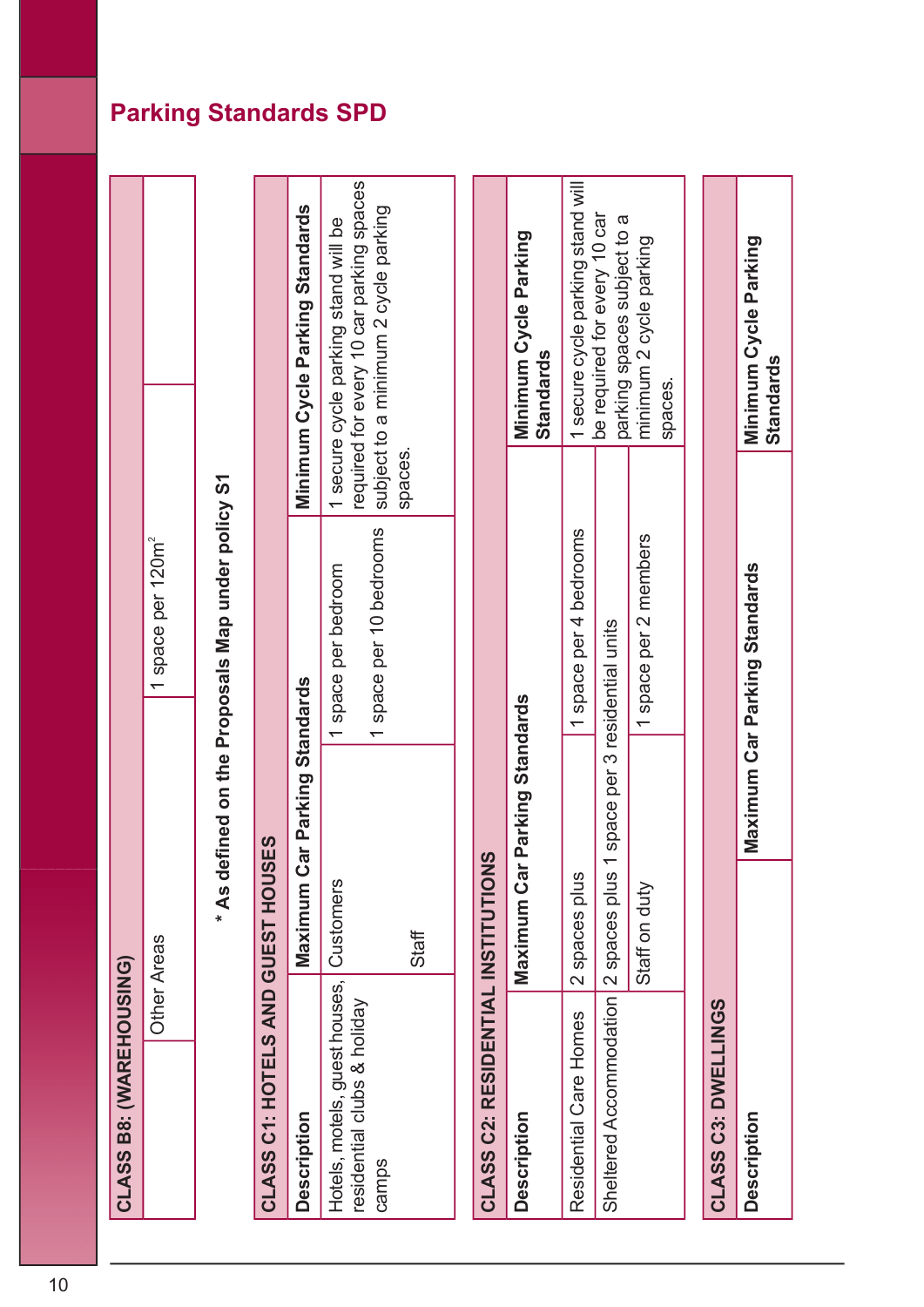| CLASS C3: DWELLINGS                         |             |                                                                                                                                                                             |                                                                                                                                     |  |
|---------------------------------------------|-------------|-----------------------------------------------------------------------------------------------------------------------------------------------------------------------------|-------------------------------------------------------------------------------------------------------------------------------------|--|
| 1 bedroom dwelling                          |             | 1.5 spaces per dwelling                                                                                                                                                     | 1 space per unit if no garage or                                                                                                    |  |
| 2 bedroom dwelling                          |             | 1.5 spaces per dwelling                                                                                                                                                     | shed is provided.                                                                                                                   |  |
| 3 bedroom dwelling                          |             | 2 spaces per unit                                                                                                                                                           |                                                                                                                                     |  |
| 4 plus bedroom dwelling                     |             | 3 2 spaces per unit                                                                                                                                                         |                                                                                                                                     |  |
| Holiday Accommodation                       |             |                                                                                                                                                                             |                                                                                                                                     |  |
| Up to 2 bedrooms                            |             | 1 space per unit                                                                                                                                                            | 1 secure cycle parking stand will                                                                                                   |  |
| 3 bedrooms and over                         |             | 2 spaces per unit                                                                                                                                                           | be required for every 10 car<br>parking spaces subject to a                                                                         |  |
| Caravan and Campsites                       |             | 1 space per pitch (Bar/dining area considered<br>under Class A3)                                                                                                            | minimum 2 cycle parking spaces.                                                                                                     |  |
|                                             |             |                                                                                                                                                                             |                                                                                                                                     |  |
| <b>CLASS D1: NON RESIDENTIAL INSTITU</b>    |             | <b>JTIONS</b>                                                                                                                                                               |                                                                                                                                     |  |
| <b>Description</b>                          | Maximum Car | Parking Standards                                                                                                                                                           | Minimum Cycle Parking Standards                                                                                                     |  |
| veterinary surgeries<br>Surgeries (includes |             | Medical or Health Service   2 spaces per consulting room plus 2 additional spaces                                                                                           | required for every 10 car parking spaces<br>subject to a minimum 2 cycle parking<br>1 secure cycle parking stand will be<br>spaces. |  |
| Crèche and Day<br>Nurseries                 |             | Plus 1 extra space where licence is for 20 or more children<br>1 space per 20m <sup>2</sup> (3-8 year old children)<br>1 space per 10m <sup>2</sup> (0-3 year old children) | required for every 10 car parking spaces<br>subject to a minimum 2 cycle parking<br>1 secure cycle parking stand will be<br>spaces. |  |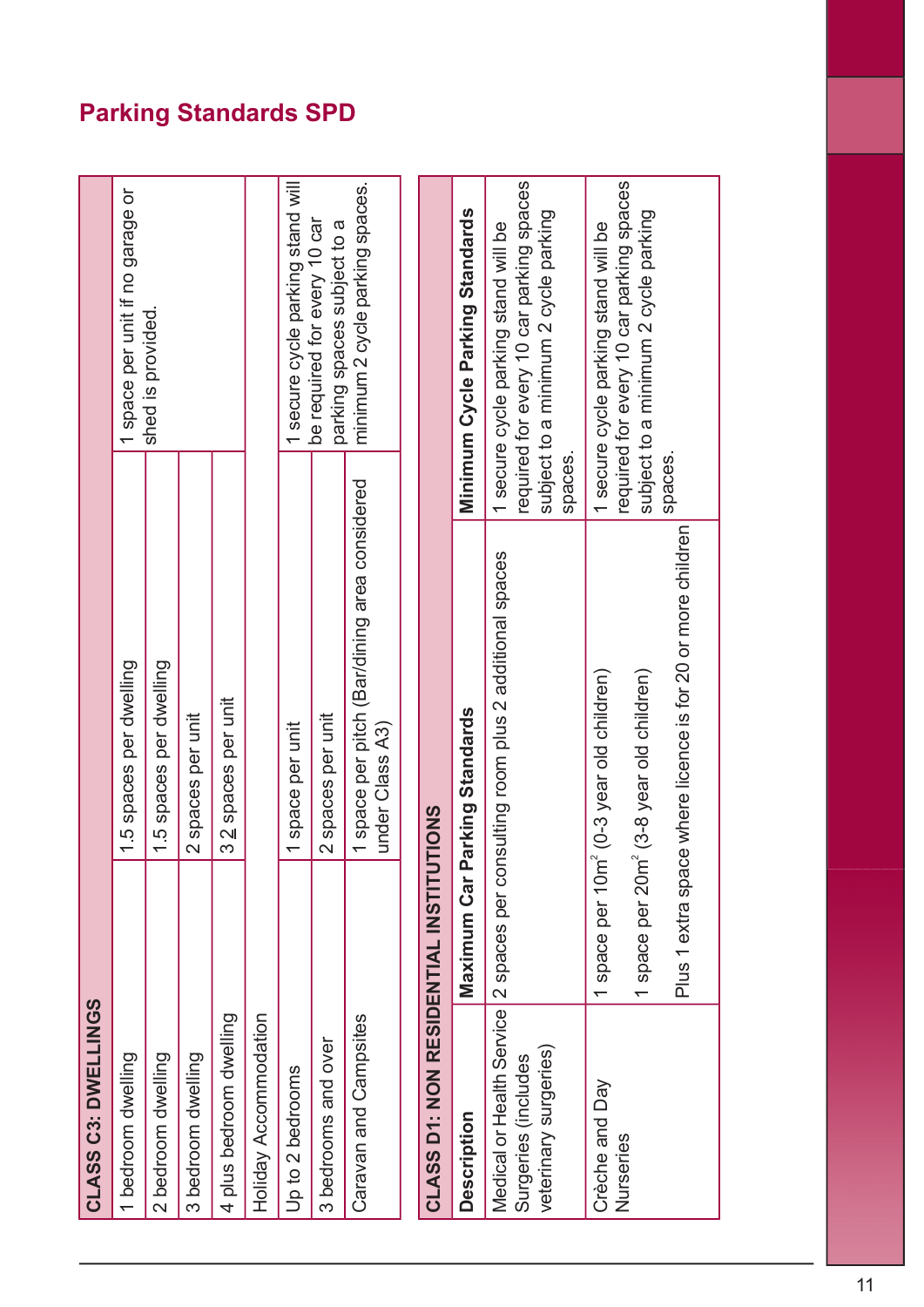| <b>CLASS D1: NON RESIDENTIAL INSTITUTIONS</b>  |                                                                                                      |                                                          |                                                                                                                                                    |
|------------------------------------------------|------------------------------------------------------------------------------------------------------|----------------------------------------------------------|----------------------------------------------------------------------------------------------------------------------------------------------------|
| Day Centres                                    | facilities for coaches and minibuses                                                                 | 1 space per 2 staff plus appropriate turning and parking | required for every 10 car parking spaces<br>subject to a minimum 2 cycle parking<br>1 secure cycle parking stand will be<br>spaces.                |
| Infant, Primary and<br>Secondary School        | leave parked coaches and cars safely and clear of the<br>2 spaces per classroom<br>Facilities should | be provided to enable pupils to enter and                | normally present in addition to 1 cycle<br>1 cycle parking place per 5 students<br>parking place for every 10 normally<br>present members of staff |
|                                                | highway, without vehicles reversing                                                                  |                                                          |                                                                                                                                                    |
| Higher and Further<br>Education                | Up to $2500m^2$                                                                                      | Sites to be assessed<br>individually                     |                                                                                                                                                    |
|                                                | Over 2500m <sup>2</sup>                                                                              | 1 space per 2 staff plus 1<br>space per 15 students      |                                                                                                                                                    |
| Art Galleries, Museums<br>and Libraries        | individually<br>To be assessed                                                                       |                                                          | required for every 10 car parking spaces<br>subject to a minimum 2 cycle parking<br>1 secure cycle parking stand will be<br>spaces.                |
| Places of worship and<br>religious instruction | 1 space per 5 seats or 5m <sup>2</sup> public floor area                                             |                                                          | required for every 10 car parking spaces<br>subject to a minimum 2 cycle parking<br>1 secure cycle parking stand will be<br>spaces                 |
|                                                |                                                                                                      |                                                          |                                                                                                                                                    |
| <b>CLASS D2: ASSEMBLY AND LEISURE</b>          |                                                                                                      |                                                          |                                                                                                                                                    |
| <b>Description</b>                             | Maximum Car Parking Standards                                                                        |                                                          | Minimum Cycle Parking<br>Standards                                                                                                                 |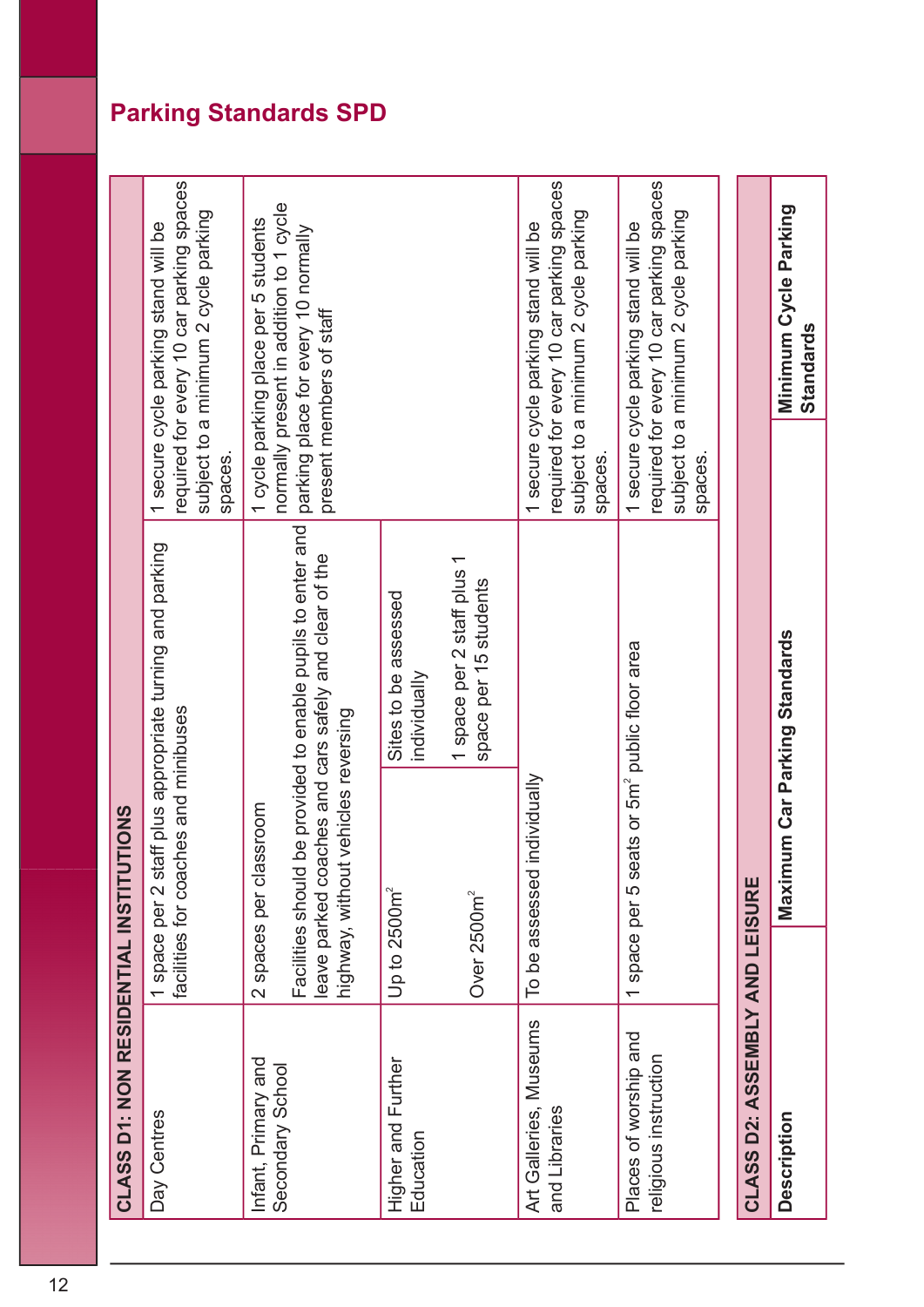| CLASS D2: ASSEMBLY AND LEISURE                                  |                   |                                                                              |                              |                                 |                                                                                               |
|-----------------------------------------------------------------|-------------------|------------------------------------------------------------------------------|------------------------------|---------------------------------|-----------------------------------------------------------------------------------------------|
| Cinemas and Conference Facilities   Up to                       |                   | 1000m <sup>2</sup>                                                           | 1 space per 5 seats          |                                 | 1 secure cycle parking stand                                                                  |
|                                                                 |                   | 1000m <sup>2</sup><br>Over 1                                                 | 1 space per 5 seats          |                                 | to a minimum 2 cycle parking<br>will be required for every 10<br>car parking spaces subject   |
| Other D2 uses (including bingo                                  |                   | 1000m <sup>2</sup><br>op to                                                  | 1 space per 5m <sup>2</sup>  |                                 | spaces.                                                                                       |
| halls, Night clubs, swimming pools<br>and other indoor leisure) |                   | 1000m <sup>2</sup><br>Over <sub>1</sub>                                      | 1 space per 22m <sup>2</sup> |                                 |                                                                                               |
| <b>Outdoor Recreation</b>                                       |                   |                                                                              |                              |                                 |                                                                                               |
| Racquet Clubs                                                   |                   | 4 spaces per court                                                           |                              |                                 | 1 secure cycle parking stand                                                                  |
| Outdoor Sports Grounds                                          |                   | 15 spaces per pitch                                                          |                              |                                 | will be required for every 10<br>car parking spaces subject                                   |
| Golf Clubs                                                      |                   | 150 spaces per 18 hole course                                                |                              |                                 | to a minimum 2 cycle parking                                                                  |
| Stadia                                                          |                   | 500 seats<br>Over <sub>1</sub>                                               | 1 space per 15 seats         |                                 | spaces                                                                                        |
|                                                                 |                   | All other leisure and sport activities to be assessed individually           |                              |                                 |                                                                                               |
| NON SCHEDULED USES                                              |                   |                                                                              |                              |                                 |                                                                                               |
| <b>Description</b>                                              |                   | Maximum Car Parking Standards                                                |                              |                                 | Minimum Cycle Parking Standards                                                               |
| <b>Theatres</b>                                                 | 1 space per 3 sea | ts or 3m <sup>2</sup> gross auditorium floor area                            |                              | minimum 2 cycle parking spaces. | 1 secure cycle parking stand will be required for<br>every 10 car parking spaces subject to a |
| Amusements Arcades<br>and Funfairs                              |                   | To be assessed individually with regard to opening<br>times and seasonal use |                              | minimum 2 cycle parking spaces. | 1 secure cycle parking stand will be required for<br>every 10 car parking spaces subject to a |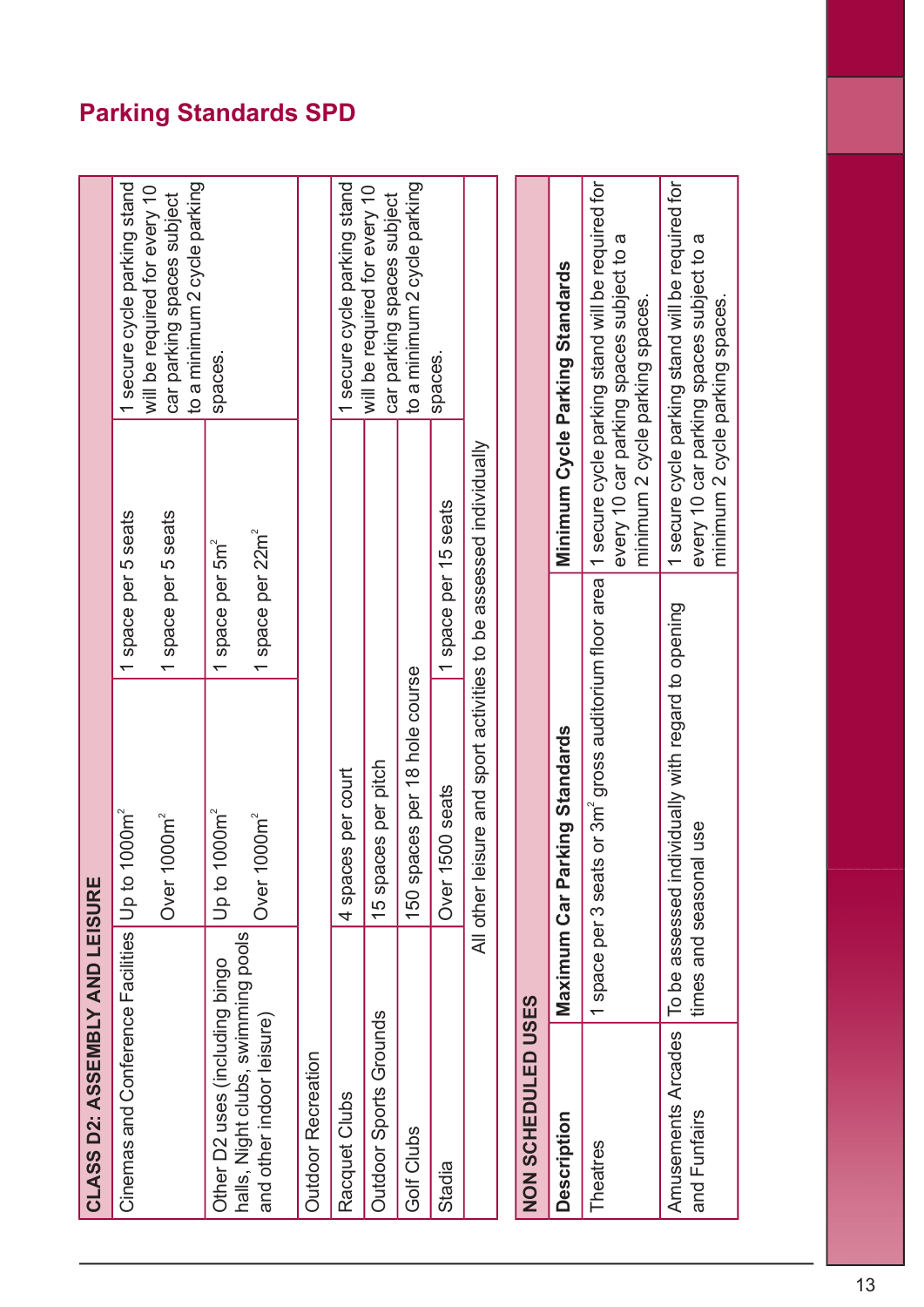| NON SCHEDULED USES                                                |                                         |                                                                               |                                                                                                                                  |
|-------------------------------------------------------------------|-----------------------------------------|-------------------------------------------------------------------------------|----------------------------------------------------------------------------------------------------------------------------------|
| Launderettes                                                      | Customers                               | 1 space per 30m <sup>2</sup>                                                  | 1 secure cycle parking stand will be required for                                                                                |
|                                                                   | Staff                                   | 1 space per 100m <sup>2</sup>                                                 | every 10 car parking spaces subject to a<br>minimum 2 cycle parking spaces.                                                      |
| Petrol Filling Stations                                           | Customers                               | 1 space per 30m <sup>2</sup>                                                  | 1 secure cycle parking stand will be required for                                                                                |
|                                                                   | Staff                                   | 1 space per 100m <sup>2</sup>                                                 | every 10 car parking spaces subject to a<br>minimum 2 cycle parking spaces.                                                      |
|                                                                   | Car wash                                | 5 spaces per unit                                                             |                                                                                                                                  |
|                                                                   |                                         | Separate from the filling and<br>queuing lanes                                |                                                                                                                                  |
| Businesses, Including<br>Taxi and Vehicle Hire<br>Driving Schools | 1 space per vehicle operated            |                                                                               | 1 secure cycle parking stand will be required for<br>every 10 car parking spaces subject to a<br>minimum 2 cycle parking spaces. |
| Wholesale cash and<br>carry                                       | Below 235m <sup>2</sup><br>Over $235m2$ | 2 spaces plus 1 space per<br>1 space per 25m <sup>2</sup><br>30m <sup>2</sup> | 1 secure cycle parking stand will be required for<br>every 10 car parking spaces subject to a<br>minimum 2 cycle parking spaces. |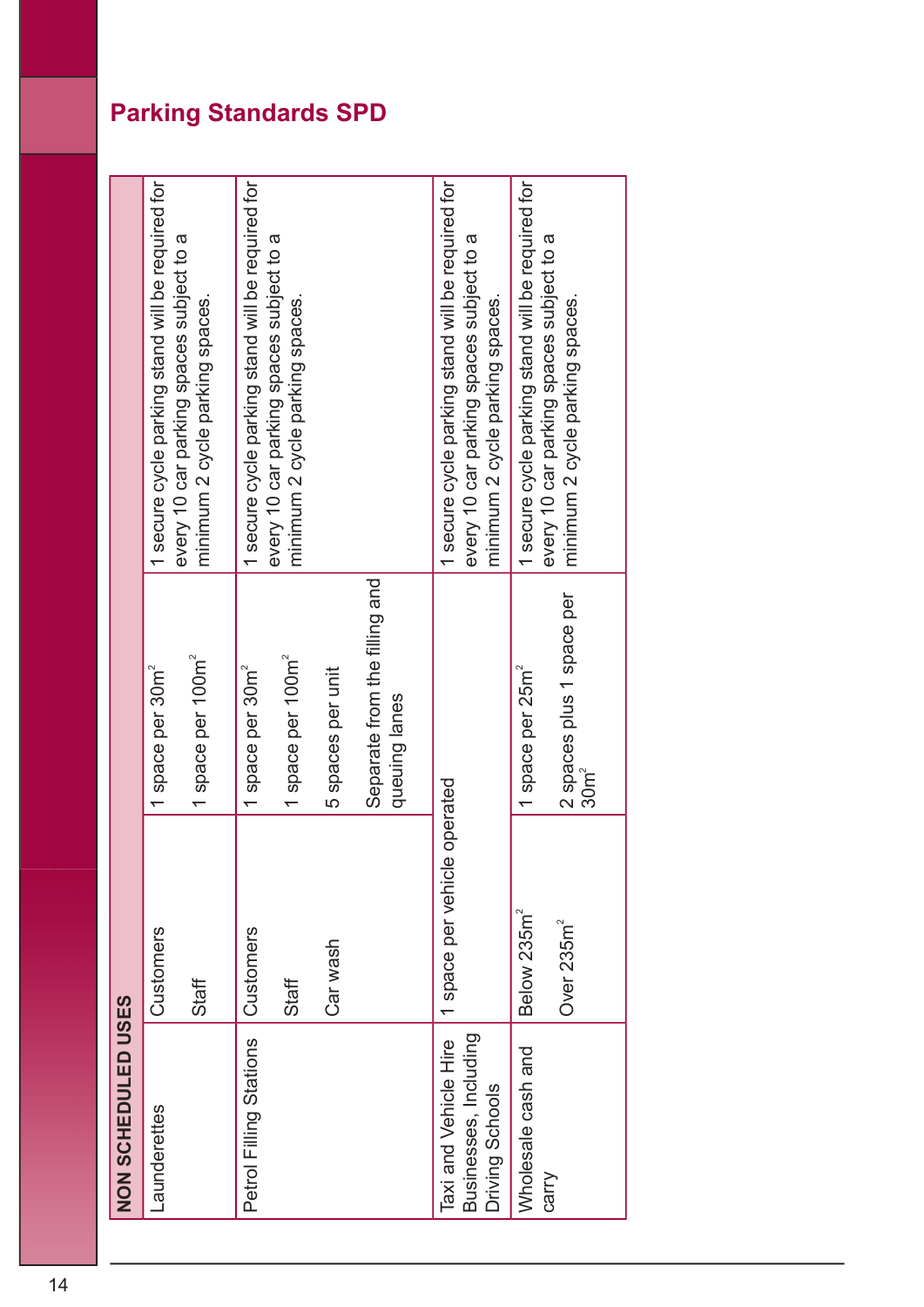#### **CRITERIA NOT MENTIONED ELSEWHERE**

Abattoirs, auction rooms, car valeting, cemeteries, livery stables and riding schools, livestock markets and ambulance, fire and police stations, etc, will be assessed individually with particular regard to periods and frequency of use.

#### **Policy**

Policy T2 - Parking

To maintain the vitality and viability of the town centres, off-street car parking will be managed to ensure efficient use of car parking spaces through the operation of charging systems. In considering development proposals, the borough council will have regard to the maximum parking standards set out in the parking supplementary planning document. Where development is proposed in locations which are readily accessible to existing car parking or are well served by public transport, levels of car parking provision may be required to be significantly below the maximum level. A level of parking in excess of the maximum standard will only be acceptable in exceptional circumstances, and where it is demonstrated that it is needed in the interests of public amenity, safety or to otherwise clearly benefit the town centre as a whole. Parking spaces to meet the needs of people with disabilities will be conveniently located.

#### **Policy**

Policy T6 - Cycling

In considering applications for development, facilities for cyclists will be sought by negotiating section 106 planning obligations with developers, provided that the obligations are directly related to the proposed development and are necessary to make it acceptable in land-use planning terms.

#### **Policy**

#### Policy T7 - Pedestrians and Disabled People

Facilities for pedestrians and disabled people will be improved wherever opportunities arise. In particular, new development to which the public in general expects to have access, especially shops, sports, recreation and community facilities, will only be permitted if it is designed to meet the needs of people with impaired mobility, by the provision of accessible parking spaces, convenient movement along pathways and an unhindered approach to buildings. Where appropriate, conditions will be imposed on planning permissions to achieve these objectives.